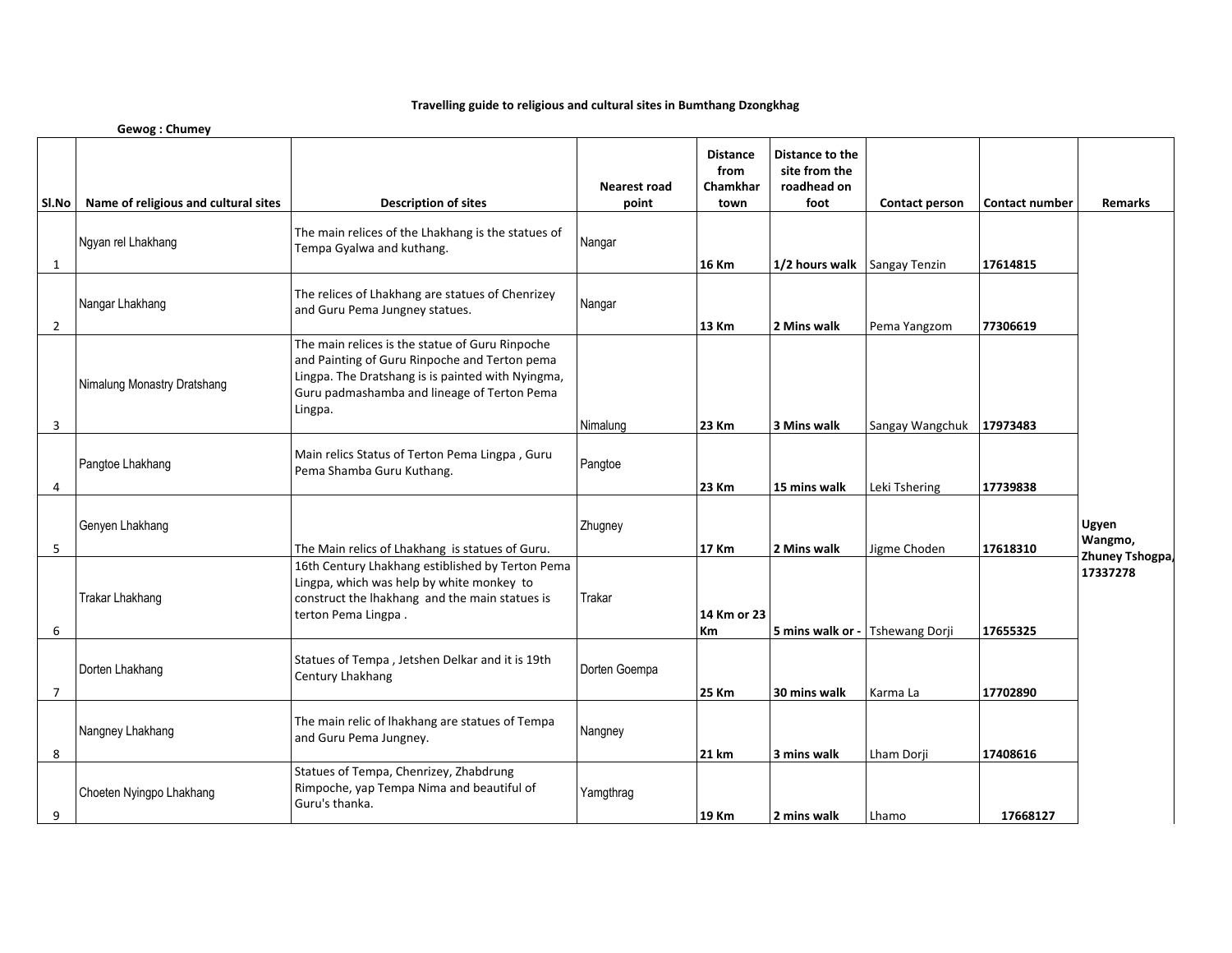| 10       | Shak Lhakhang                    | The main Nangten are Statues of Sangay and Guru<br>Pema Jungney and debri                                                                                                                                                | Trakar     | <b>21 Km</b>   | 5 Mins walk                      | Tshewang Dorji                                      | 17655325 |                                       |
|----------|----------------------------------|--------------------------------------------------------------------------------------------------------------------------------------------------------------------------------------------------------------------------|------------|----------------|----------------------------------|-----------------------------------------------------|----------|---------------------------------------|
| 11       | Urook Lhakhang                   | The main Nangten are statuess of Chenrigzey<br>and Tempa                                                                                                                                                                 | Urook      | 27 Km          | 5 Mins walk                      | Sonam Yangzom                                       | 17772204 |                                       |
| 12       | Chuchi Lhakhang                  | The main relics of Lhkahang are Phagtsho Chuchi<br>and Ugyen Pema Jungney statues.                                                                                                                                       | Gyaltsa    | 28 Km          | 3 Mins walk                      | Dechen Yangzom                                      | 17558577 |                                       |
| 13       | Buli Dratshang                   | Buli Lhakhang estiblished in 15th Century. Buli has<br>three main temple. The downstairs has beautiful<br>paninting and statues. And two lhakhang upstarirs<br>with the statue of buddha and three longevity<br>deities. | Buli       | <b>28 Km</b>   | 5 Mins walk                      | Lam Yeshi<br>Lhendup                                | 17711784 |                                       |
| 14       | Namdrucholing                    | The main Nangten of Lhakhang are statues of<br>Pema Lingpa and Guru Rinpoche                                                                                                                                             | Rangbi     | <b>25 Km</b>   | 2 Mins walk                      | Yeshi Pelden                                        | 77421633 |                                       |
|          | Samtenling Lhakhang              | It is located on a fiorested hillock, ruins of the<br>upper Samteling Lhakhang called Ngatshang which<br>burnt in 1983. The Lhakhang has statues of<br>Kuenkhen Longchen Rabjampa and Terton Pema<br>Lingpa.             | Samtenling |                |                                  |                                                     |          | Sonam<br>Tshering,<br>GyaltsaTshogpa, |
| 15<br>16 | Chodrak                          | The meditation cave of Guru Rinpoche,<br>Longchenpa and a rock throne, where Longchenpa<br>wrote part of the Seven Treasures. Guru Rinpoche<br>meditated and first settlement.                                           | Tharpaling | 30 Km<br>37 Km | 2 Mins walk<br>15 mins walk      | <b>Tshering Pem</b><br>Lam Sangay Tenzin   17670383 | 17812031 | 17535899                              |
| 17       | Zambala                          | The Main Lhakhang Statues are Tempa and Guru<br>Guru Nangsi Zilnon                                                                                                                                                       | Tharpaling | 37 Km          | 15 mins walk                     | Lam Ngawang<br>Gyeltshen                            | 17607914 |                                       |
| 18       | Jangchub choling Shedra          | Lhakhang was constructed in 1985. The monastery<br>is teaching of Nyingmapa.                                                                                                                                             | Tharpaling | 37 Km          | 5 Mins walk                      | Tenzin                                              | 16905850 |                                       |
| 19       | Tharpaling monastry or dratshang | Established by Longchen Rabjam. The place use a<br>meditation by Jigme Linpa, Nyoshul Khen Rinpoche<br>and Dilo Khyentse Rinpoche. The Monastry contain<br>statues of Logchenpa and Jigme Linpa.                         | Tharpaling | 37 Km          | 2 Mins walk                      | Rinchen Wangdi,<br>Umzey                            | 17678726 |                                       |
| 20       | Dungtse/Dungska Lhakhang         | The main Nangten is statues of Guru Pema Jungney<br>Pekar Gyalpo and sangay.                                                                                                                                             | Gyaltsa    | 26 Km          | 1 Mins walk (on<br>the High way) | Yeshi                                               | 17815547 |                                       |